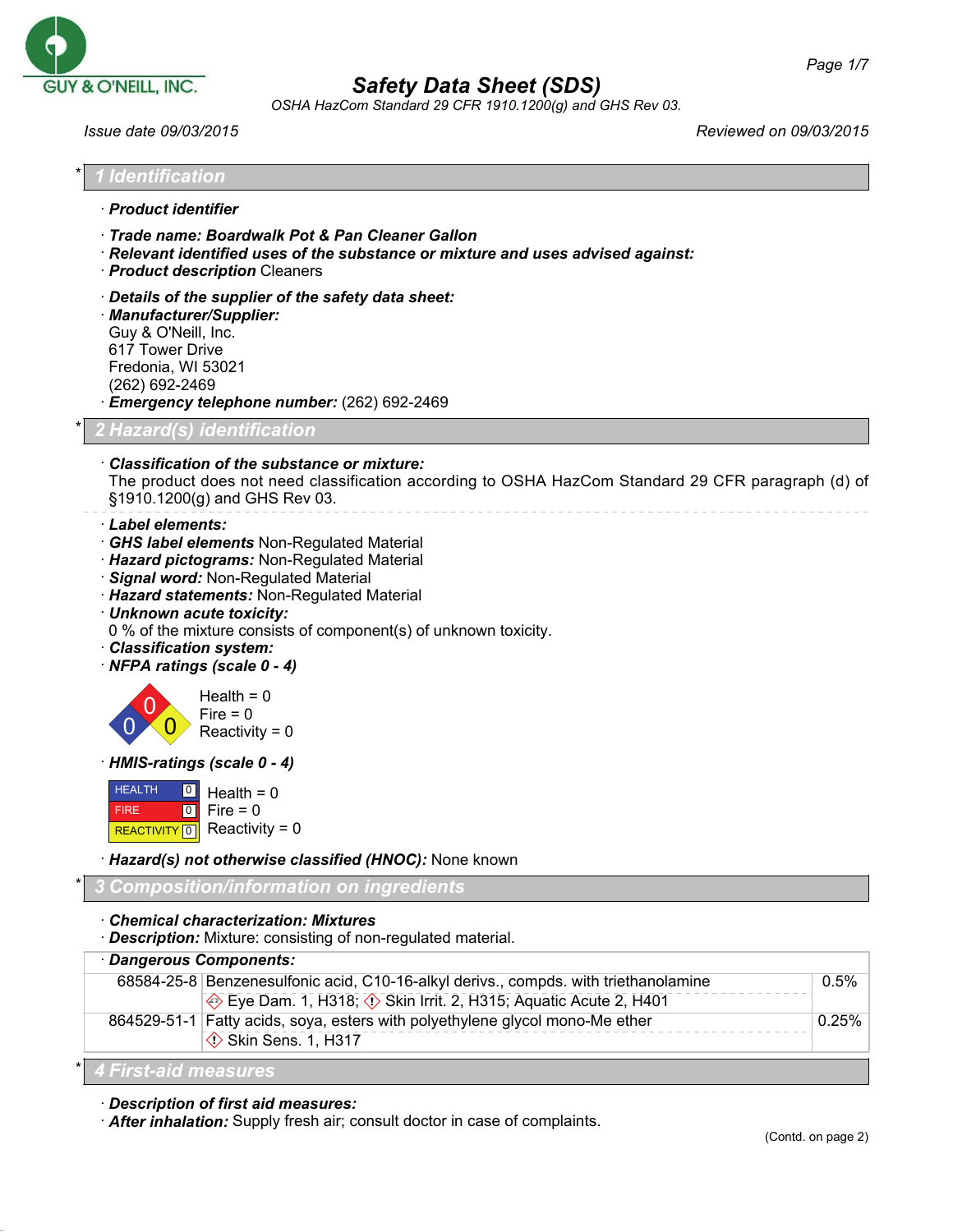

*OSHA HazCom Standard 29 CFR 1910.1200(g) and GHS Rev 03.*

*Issue date 09/03/2015 Reviewed on 09/03/2015*

#### *Trade name: Boardwalk Pot & Pan Cleaner Gallon*

- · *After skin contact:* If skin irritation occurs, consult a doctor.
- · *After eye contact:*
- Rinse opened eye for several minutes under running water.
- If eye irritation occurs, consult a doctor.
- · *After swallowing:* If swallowed and symptoms occur, consult a doctor.
- · *Information for doctor:*
- · *Most important symptoms and effects, both acute and delayed:* No further relevant information available.
- · *Indication of any immediate medical attention and special treatment needed:*

### No further relevant information available.

#### *5 Fire-fighting measures*

- · *Extinguishing media:*
- · *Suitable extinguishing agents:*
- CO₂, extinguishing powder or water spray. Fight larger fires with water spray or alcohol resistant foam.
- · *Special hazards arising from the substance or mixture:* No further relevant information available.
- · *Advice for firefighters:*
- · *Protective equipment:*

As in any fire, wear self-contained breathing apparatus pressure-demand (NIOSH approved or equivalent) and full protective gear to prevent contact with skin and eyes.

### *6 Accidental release measures*

- · *Personal precautions, protective equipment and emergency procedures:* Not required.
- · *Environmental precautions:* Dilute with plenty of water.
- · *Methods and material for containment and cleaning up:* Absorb with liquid-binding material (i.e. sand, diatomite, acid binders, universal binders, sawdust). Dispose of the collected material according to regulations.
- · *Reference to other sections:*
- See Section 7 for information on safe handling.
- See Section 8 for information on personal protection equipment.

See Section 13 for disposal information.

### \* *7 Handling and storage*

- · *Handling*
- · *Precautions for safe handling:* No special precautions are necessary if used correctly.
- · *Information about protection against explosions and fires:* No special measures required.
- · *Conditions for safe storage, including any incompatibilities:*
- · *Storage*
- · *Requirements to be met by storerooms and receptacles:* Store in the original container.
- · *Information about storage in one common storage facility:* Not required.
- · *Further information about storage conditions:* None.
- · *Specific end use(s):* No further relevant information available.

### \* *8 Exposure controls/personal protection*

· *Additional information about design of technical systems:* No further data; see section 7.

- · *Control parameters:*
- · *Components with occupational exposure limits:*
- The product does not contain any relevant quantities of materials with critical values that have to be monitored at the workplace.
- · *Additional information:* The lists that were valid during the creation of this SDS were used as basis.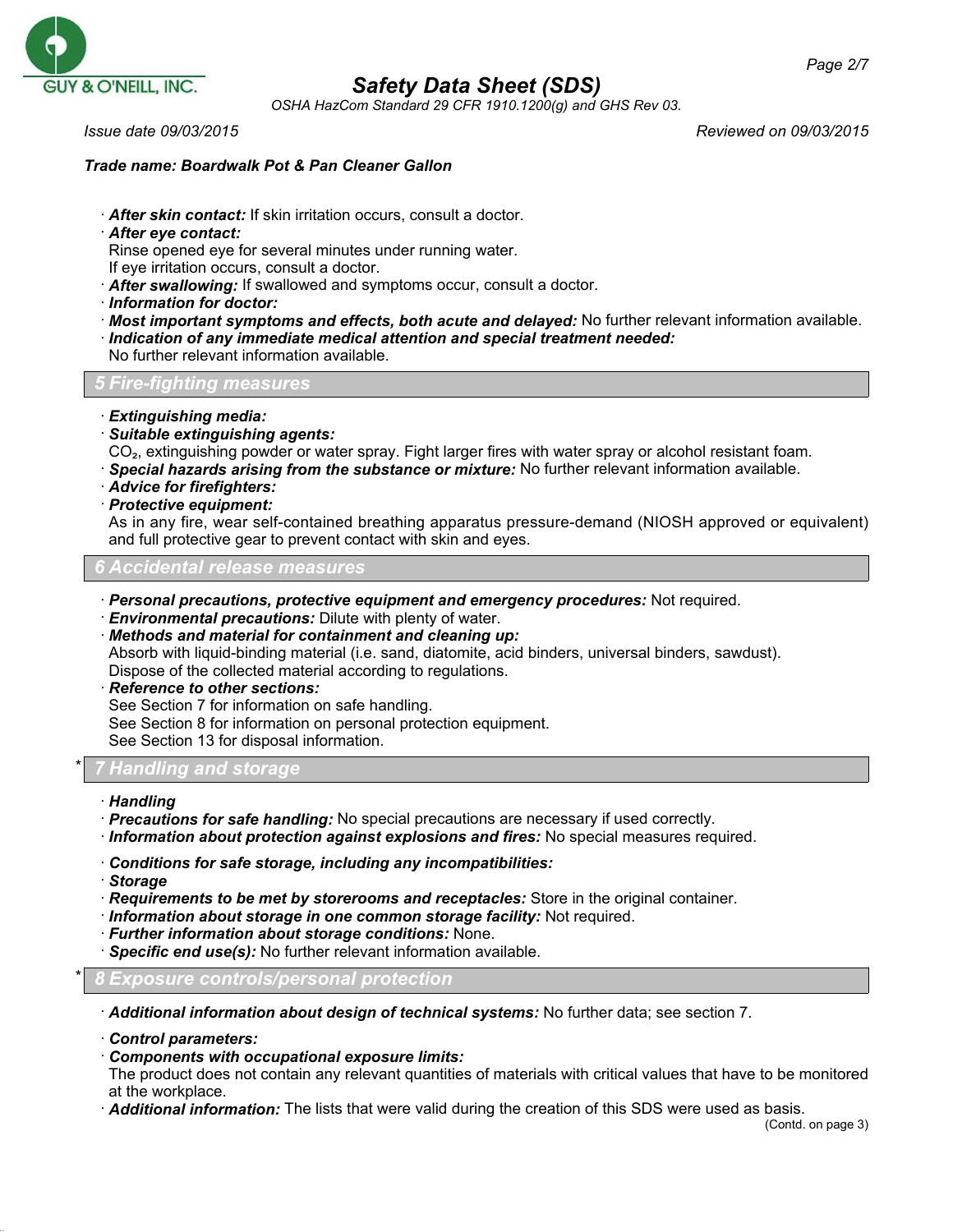

*OSHA HazCom Standard 29 CFR 1910.1200(g) and GHS Rev 03.*

*Issue date 09/03/2015 Reviewed on 09/03/2015*

*Trade name: Boardwalk Pot & Pan Cleaner Gallon*

- · *Exposure controls:*
- · *Personal protective equipment:*
- · *General protective and hygienic measures:* The usual precautionary measures for handling chemicals should be followed. Wash hands before breaks and at the end of work.
- · *Breathing equipment:* Not required.
- · *Protection of hands:* Not required.
- · *Material of gloves:* Not required.
- · *Penetration time of glove material:* Not applicable.
- · *Eye protection:*



Goggles recommended during refilling.

### \* *9 Physical and chemical properties*

| Information on basic physical and chemical properties<br><b>General Information</b><br>· Appearance: |                                                       |
|------------------------------------------------------------------------------------------------------|-------------------------------------------------------|
| Form:<br>Color:<br>· Odor:<br>Odor threshold:                                                        | Liquid<br>Pink<br>Mild<br>Not determined.             |
| · pH-value @ 20 °C (68 °F):                                                                          | 7.01                                                  |
| Change in condition<br><b>Melting point/Melting range:</b><br><b>Boiling point/Boiling range:</b>    | Not determined.<br>100 °C (212 °F)                    |
| · Flash point:                                                                                       | None                                                  |
| · Flammability (solid, gaseous):                                                                     | Not applicable.                                       |
| · Ignition temperature:                                                                              | 0 °C (32 °F)                                          |
| · Decomposition temperature:                                                                         | Not determined.                                       |
| · Auto igniting:                                                                                     | Product is not self-igniting.                         |
| · Danger of explosion:                                                                               | Product does not present an explosion hazard.         |
| · Explosion limits:<br>Lower:<br><b>Upper:</b>                                                       | $0.0$ Vol %<br>$0.0$ Vol %                            |
| $\cdot$ Vapor pressure @ 20 °C (68 °F):                                                              | 23 hPa (17 mm Hg)                                     |
| · Density:<br><b>Relative density:</b><br>Vapor density:<br><b>Evaporation rate:</b>                 | Not determined.<br>Not determined.<br>Not determined. |
| · Solubility in / Miscibility with:<br><b>Water:</b>                                                 | Fully miscible.                                       |
| · Partition coefficient (n-octanol/water): Not determined.                                           |                                                       |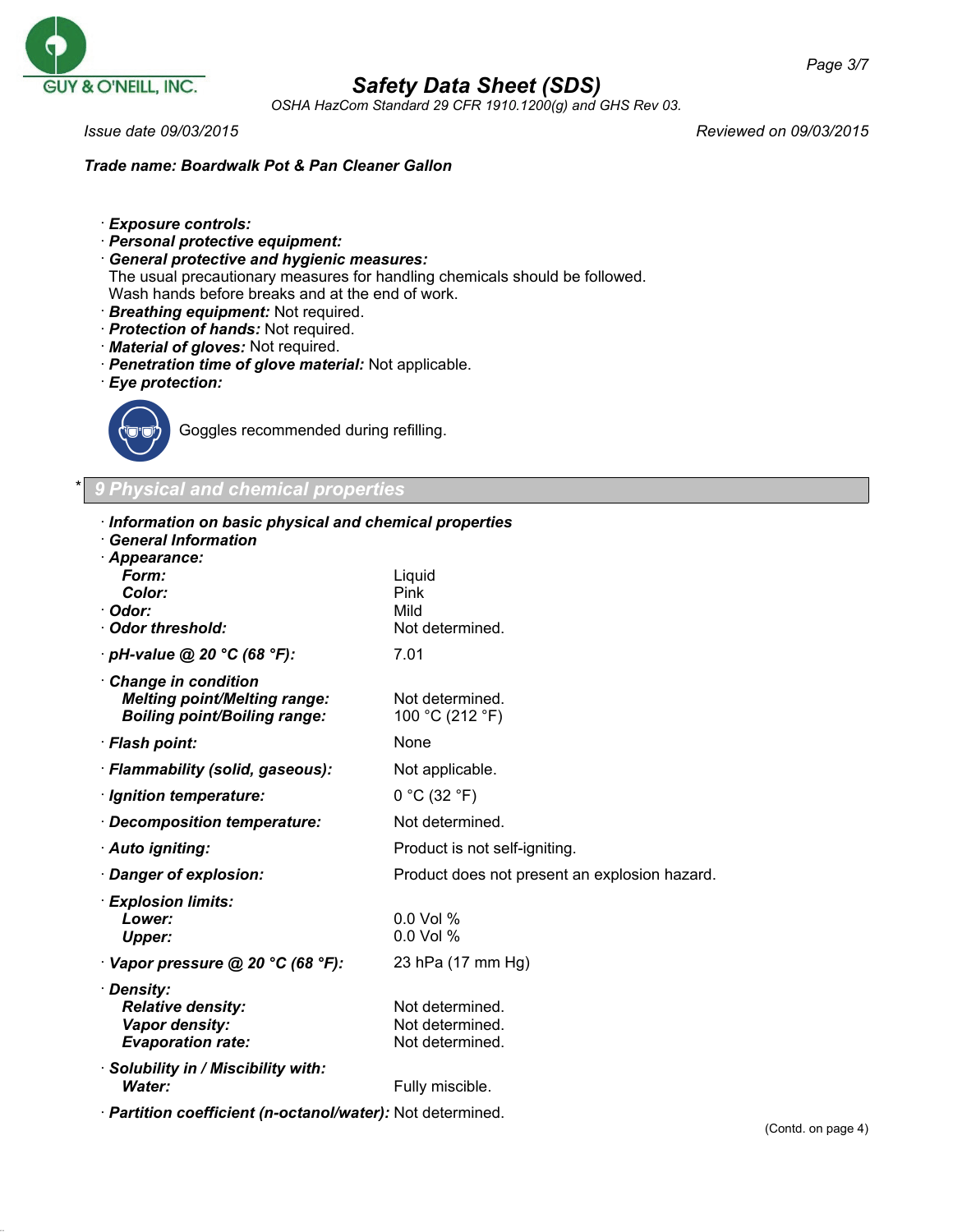

*OSHA HazCom Standard 29 CFR 1910.1200(g) and GHS Rev 03.*

*Issue date 09/03/2015 Reviewed on 09/03/2015*

### *Trade name: Boardwalk Pot & Pan Cleaner Gallon*

| · Viscosity:<br>Dynamic:<br><b>Kinematic:</b>                                   | Not determined.<br>Not determined.         |
|---------------------------------------------------------------------------------|--------------------------------------------|
| · Solvent content:<br><b>Organic solvents:</b><br>Water:<br><b>VOC</b> content: | $0.3\%$<br>97.3%<br>$0.3\%$                |
| Other information:                                                              | No further relevant information available. |

### \* *10 Stability and reactivity*

· *Reactivity:* No further relevant information available.

- · *Chemical stability:* Stable under normal conditions.
- · *Thermal decomposition / conditions to be avoided:* No decomposition if used according to specifications.
- · *Possibility of hazardous reactions:* No dangerous reactions known.
- · *Conditions to avoid:* No further relevant information available.
- · *Incompatible materials:* No further relevant information available.
- · *Hazardous decomposition products:* No dangerous decomposition products known.

#### \* *11 Toxicological information*

- · *Information on toxicological effects:*
- · *Acute toxicity:*

· *LD/LC50 values that are relevant for classification:*

**68584-25-8 Benzenesulfonic acid, C10-16-alkyl derivs., compds. with triethanolamine**

Oral LD50 2925 mg/kg (rat)

Dermal LD50 >2000 mg/kg (rabbit)

#### · *Primary irritant effect:*

- · *On the skin:* May cause an allergic skin reaction.
- · *On the eye:* No irritating effect.
- · *Additional toxicological information:*
- · *Carcinogenic categories:*
- · *IARC (International Agency for Research on Cancer):*
- Group 1 Carcinogenic to humans

Group 2A - Probably carcinogenic to humans

Group 2B - Possibly carcinogenic to humans

- Group 3 Not classifiable as to its carcinogenicity to humans
- Group 4 Probably not carcinogenic to humans

102-71-6 Triethanolamine, TEA 3

#### · *NTP (National Toxicology Program):*

None of the ingredients are listed.

#### · *OSHA-Ca (Occupational Safety & Health Administration):*

None of the ingredients are listed.

(Contd. on page 5)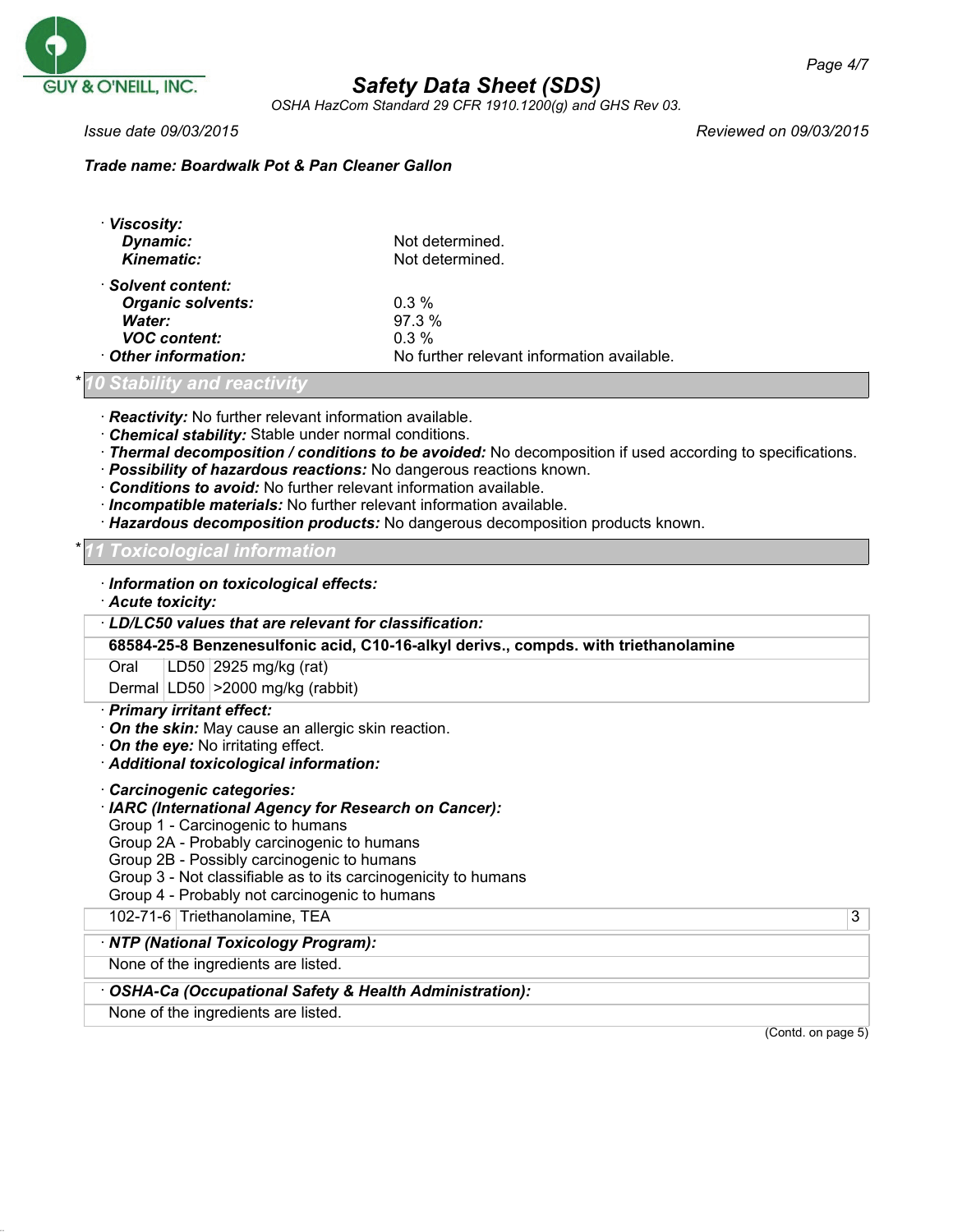

*OSHA HazCom Standard 29 CFR 1910.1200(g) and GHS Rev 03.*

*Issue date 09/03/2015 Reviewed on 09/03/2015*

*Page 5/7*

*Trade name: Boardwalk Pot & Pan Cleaner Gallon*

\* *12 Ecological information* · *Toxicity:* · *Aquatic toxicity:* **68584-25-8 Benzenesulfonic acid, C10-16-alkyl derivs., compds. with triethanolamine**  $EC50$  3.5 mg/l (daphnia) · *Persistence and degradability:* No further relevant information available. · *Behavior in environmental systems:* · *Bioaccumulative potential:* No further relevant information available. · *Mobility in soil:* No further relevant information available. · *Additional ecological information:* · *General notes:* Generally not hazardous for water. · *Results of PBT and vPvB assessment:* · *PBT:* Not applicable. · *vPvB:* Not applicable. · *Other adverse effects:* No further relevant information available. \* *13 Disposal considerations* · *Waste treatment methods:* · *Recommendation:* Recycle or dispose with household trash. · *Uncleaned packagings:* · *Recommendation:* Disposal must be made according to official regulations. · *Recommended cleansing agent:* Water, if necessary with cleansing agents. *14 Transport information* · *UN-Number:* · **DOT, ADR, ADN, IMDG, IATA** Non-Regulated Material · *UN proper shipping name:* · **DOT, ADR, ADN, IMDG, IATA** Non-Regulated Material · *Transport hazard class(es):* · *DOT, ADR, ADN, IMDG, IATA* · *Class:* Non-Regulated Material · *Packing group:* · **DOT, ADR, IMDG, IATA** Non-Regulated Material **Environmental hazards:** Not applicable. · *Special precautions for user:* Not applicable. · *Transport in bulk according to Annex II of MARPOL73/78 and the IBC Code:* Not applicable. · *UN "Model Regulation":* Non-Regulated Material \* *15 Regulatory information* · *Safety, health and environmental regulations/legislation specific for the substance or mixture:* · *SARA (Superfund Amendments and Reauthorization):* · *Section 355 (extremely hazardous substances):* None of the ingredients are listed.

#### · *Section 313 (Specific toxic chemical listings):*

None of the ingredients are listed.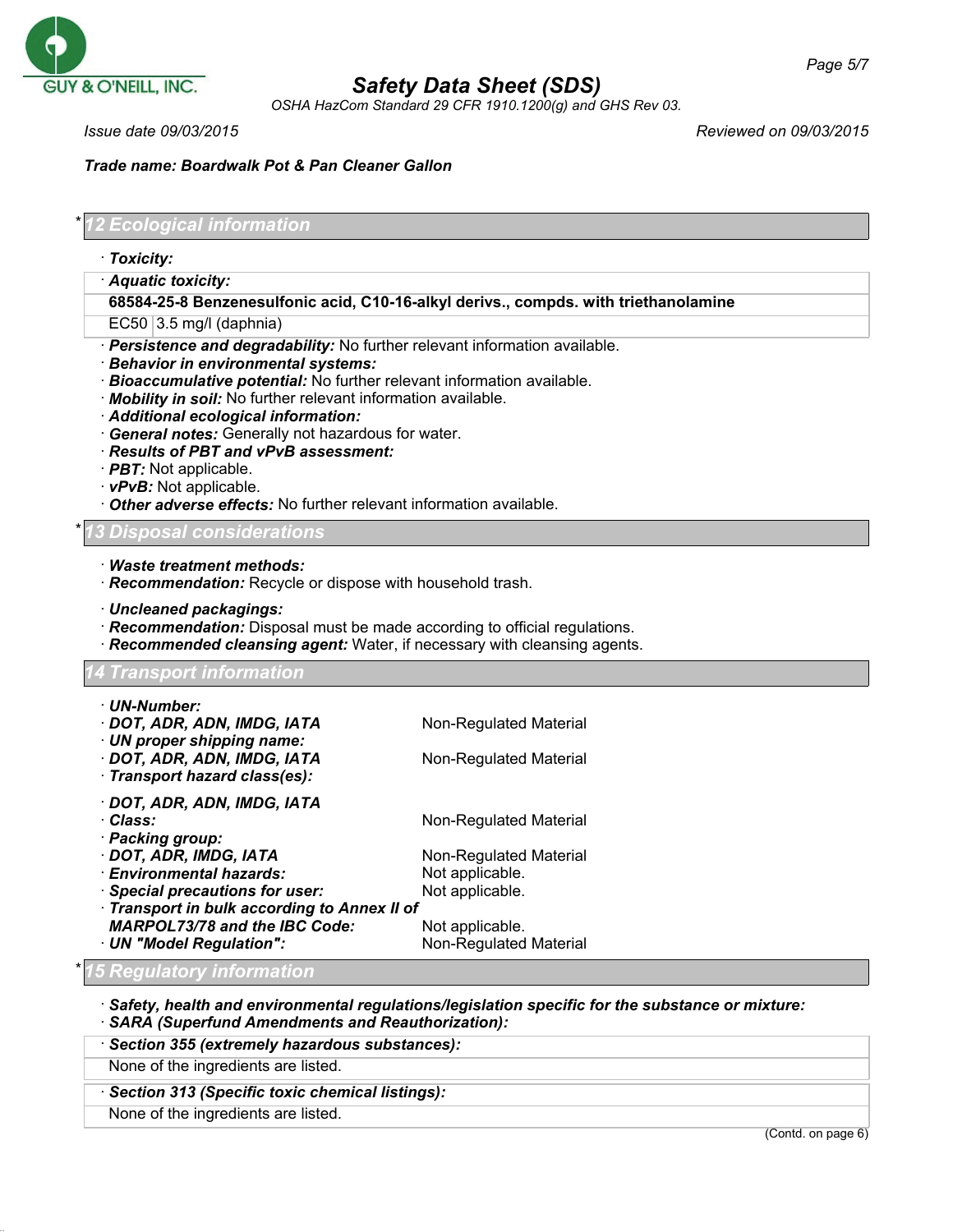

*OSHA HazCom Standard 29 CFR 1910.1200(g) and GHS Rev 03.*

*Issue date 09/03/2015 Reviewed on 09/03/2015*

*Trade name: Boardwalk Pot & Pan Cleaner Gallon*

|                                                                                      | · TSCA (Toxic Substances Control Act):                                                                          |         |
|--------------------------------------------------------------------------------------|-----------------------------------------------------------------------------------------------------------------|---------|
| All ingredients are listed.                                                          |                                                                                                                 |         |
|                                                                                      | California Proposition 65:                                                                                      |         |
|                                                                                      | Chemicals known to cause cancer:                                                                                |         |
|                                                                                      | None of the ingredients are listed.                                                                             |         |
|                                                                                      | Chemicals known to cause reproductive toxicity for females:                                                     |         |
|                                                                                      | None of the ingredients are listed.                                                                             |         |
|                                                                                      | Chemicals known to cause reproductive toxicity for males:                                                       |         |
|                                                                                      | None of the ingredients are listed.                                                                             |         |
|                                                                                      | Chemicals known to cause developmental toxicity:                                                                |         |
|                                                                                      | None of the ingredients are listed.                                                                             |         |
|                                                                                      | Carcinogenic categories:                                                                                        |         |
|                                                                                      | · EPA (Environmental Protection Agency):                                                                        |         |
| None of the ingredients are listed.                                                  |                                                                                                                 |         |
| TLV (Threshold Limit Value established by ACGIH):                                    |                                                                                                                 |         |
| 107-22-2 glyoxal                                                                     |                                                                                                                 | A4      |
| · NIOSH-Ca (National Institute for Occupational Safety and Health):                  |                                                                                                                 |         |
|                                                                                      | None of the ingredients are listed.                                                                             |         |
|                                                                                      | <b>GHS label elements Non-Regulated Material</b>                                                                |         |
|                                                                                      | Hazard pictograms: Non-Regulated Material                                                                       |         |
| Signal word: Non-Regulated Material<br>· Hazard statements: Non-Regulated Material   |                                                                                                                 |         |
| · National regulations:                                                              |                                                                                                                 |         |
|                                                                                      | The product is subject to be classified according with the latest version of the regulations on hazardous       |         |
| substances.                                                                          |                                                                                                                 |         |
| · State Right to Know:                                                               |                                                                                                                 |         |
|                                                                                      | 7732-18-5 Water, distilled water, deionized water                                                               | 97.284% |
|                                                                                      | 61789-40-0 Cocamidopropyl Betaine                                                                               | 0.5%    |
|                                                                                      | ♦ Acute Tox. 4, H312; Skin Irrit. 2, H315; Eye Irrit. 2B, H320                                                  |         |
|                                                                                      | 68584-25-8 Benzenesulfonic acid, C10-16-alkyl derivs., compds. with triethanolamine                             | 0.5%    |
|                                                                                      | Eye Dam. 1, H318; $\Diamond$ Skin Irrit. 2, H315; Aquatic Acute 2, H401<br>126-92-1 Sodium 2-ethylhexyl sulfate | 0.5%    |
|                                                                                      | Skin Irrit. 2, H315; Eye Irrit. 2A, H319                                                                        |         |
|                                                                                      | 9004-62-0 Hydroxyethyl Cellulose                                                                                | 0.465%  |
|                                                                                      | STOT SE 3, H335; Eye Irrit. 2B, H320; Combustible Dust                                                          |         |
|                                                                                      | 102-71-6 Triethanolamine, TEA                                                                                   | 0.25%   |
|                                                                                      | Skin Irrit. 2, H315; Eye Irrit. 2B, H320                                                                        |         |
|                                                                                      | 2682-20-4 2-methyl-2H-isothiazol-3-one                                                                          | 0.005%  |
| · Chemical safety assessment: A Chemical Safety Assessment has not been carried out. |                                                                                                                 |         |
| <b>6 Other information</b>                                                           |                                                                                                                 |         |

(Contd. on page 7)